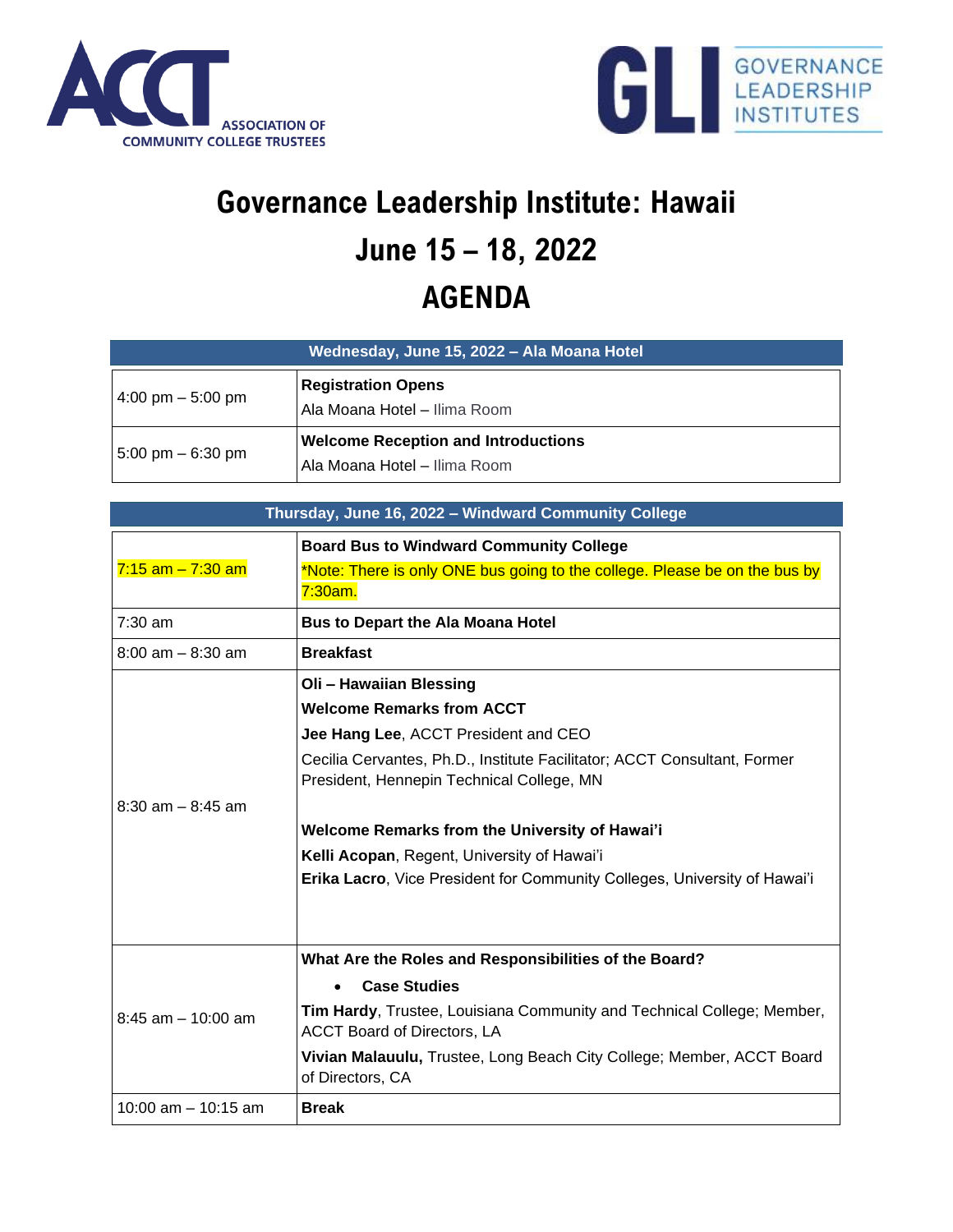| $10:15$ am $-11:45$ am | <b>Building a Strong CEO/Board Relationship</b><br><b>Case Studies</b><br>Dr. Ivan Harrell, President, Tacoma Community College, WA<br>LaTasha Wortham, Trustee, Tacoma Community College, WA |
|------------------------|-----------------------------------------------------------------------------------------------------------------------------------------------------------------------------------------------|
| 11:45 am $-$ 1:15 pm   | <b>Lunch and Campus Tour</b>                                                                                                                                                                  |
| 1:15 pm $-$ 2:30 pm    | Policy & the Board's Fiduciary Responsibilities: Balancing Competing<br><b>Needs</b>                                                                                                          |
|                        | <b>Michael Unebasami, Associate Vice President for Administrative Affairs,</b><br>University of Hawai'i Community Colleges                                                                    |
|                        | <b>Kalbert Young</b> , Vice President, for Budget & Finance/Chief Financial Officer,<br>University of Hawai'i                                                                                 |
| $2:30$ pm $- 2:45$ pm  | Day One Wrap Up                                                                                                                                                                               |
| $2:45$ pm              | <b>Bus Pick Up at Windward Community College</b>                                                                                                                                              |
| $3:15$ pm              | Arrive at Ala Moana Hotel                                                                                                                                                                     |

| Friday, June 17, 2022 - Windward Community College |                                                                                                                                                                                                                                                                                                                    |  |
|----------------------------------------------------|--------------------------------------------------------------------------------------------------------------------------------------------------------------------------------------------------------------------------------------------------------------------------------------------------------------------|--|
| $7:15$ am $-7:30$ am                               | <b>Board Bus to Windward Community College</b><br>*Note: There is only ONE bus going to the college. Please be on the bus by<br>7:30am.                                                                                                                                                                            |  |
| $7:30$ am                                          | <b>Bus to Depart the Ala Moana Hotel</b>                                                                                                                                                                                                                                                                           |  |
| $8:00$ am $-8:30$ am                               | <b>Breakfast</b>                                                                                                                                                                                                                                                                                                   |  |
| $8:30$ am $-10:00$ am                              | The Future of Work: Community Colleges are Key to Our Future<br>Workforce<br>Dr. Alex Johnson, President, Cuyahoga Community College, OH (Zoom)                                                                                                                                                                    |  |
| $10:00$ am $-10:15$ am                             | <b>Break</b>                                                                                                                                                                                                                                                                                                       |  |
| $10:30$ am $-11:45$ am                             | The Best Practices for a Highly Effective Board<br><b>Colleen Allen, ACCT Director of Retreats and Evaluation Services (Zoom)</b><br>Judy Chen Haggerty Esq., Board President, Mt. San Antonio College;<br>Member, ACCT Board of Directors, CA<br>Jynai S. McDonald, Vice Chair, Springfield Technical College, MA |  |
| 11:45 am $-$ 12:45 pm                              | Lunch                                                                                                                                                                                                                                                                                                              |  |
| 12:45 pm $-$ 2:00 pm                               | <b>Current Trends and Issues Facing Our Colleges</b><br>Jee Hang Lee, President and CEO, ACCT                                                                                                                                                                                                                      |  |
| 2:00 pm - 2:15pm                                   | Day Two Wrap Up                                                                                                                                                                                                                                                                                                    |  |
| $2:15$ pm                                          | <b>Bus Pick Up at Windward Community College</b>                                                                                                                                                                                                                                                                   |  |
| 2:45 pm                                            | Arrive at Ala Moana Hotel                                                                                                                                                                                                                                                                                          |  |